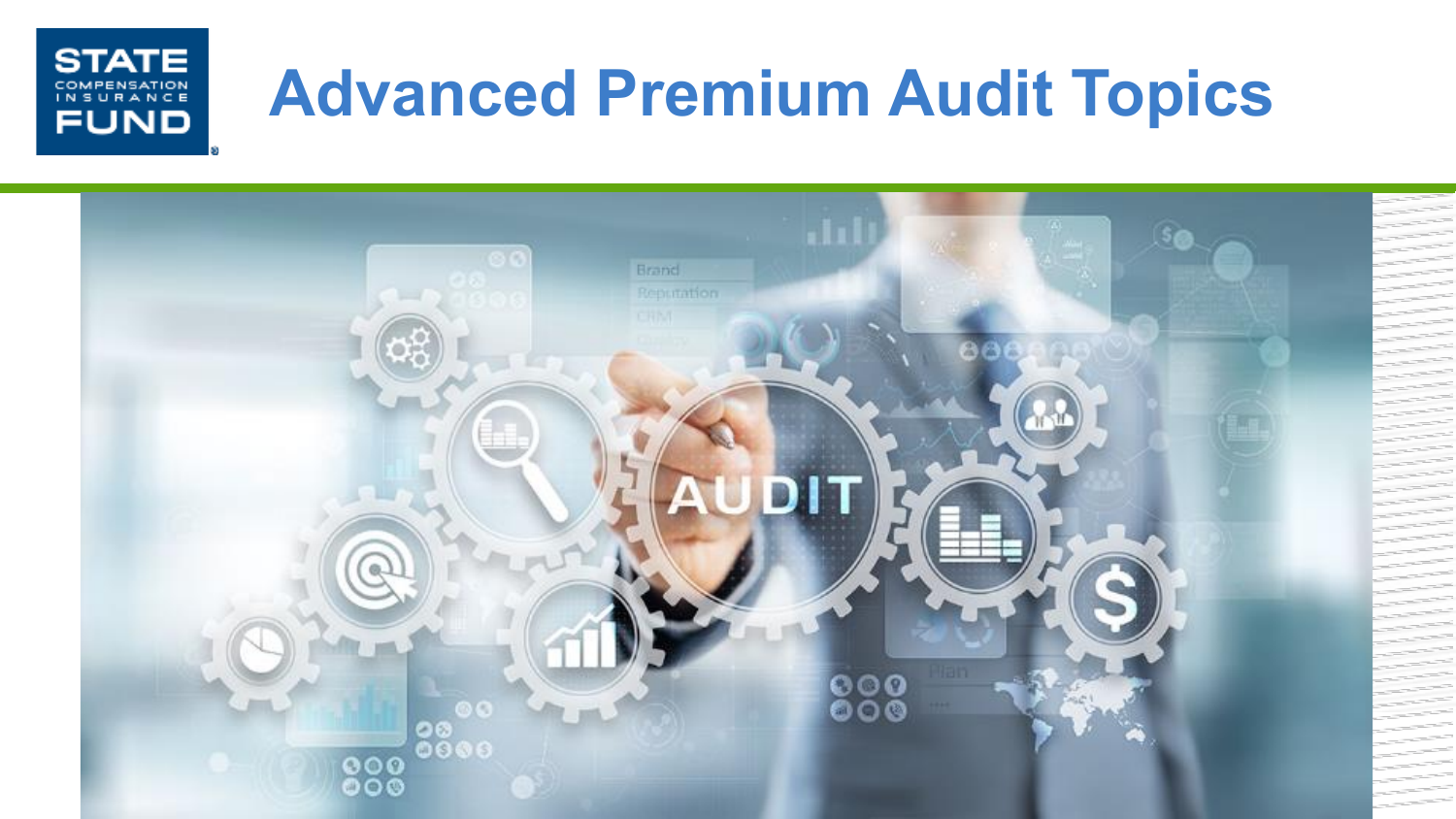

## **Our Premium Audit Speakers**



Kimberly Brunson Senior Payroll Auditor Premium Audit



Deborah Tjaden Senior Payroll Auditor Premium Audit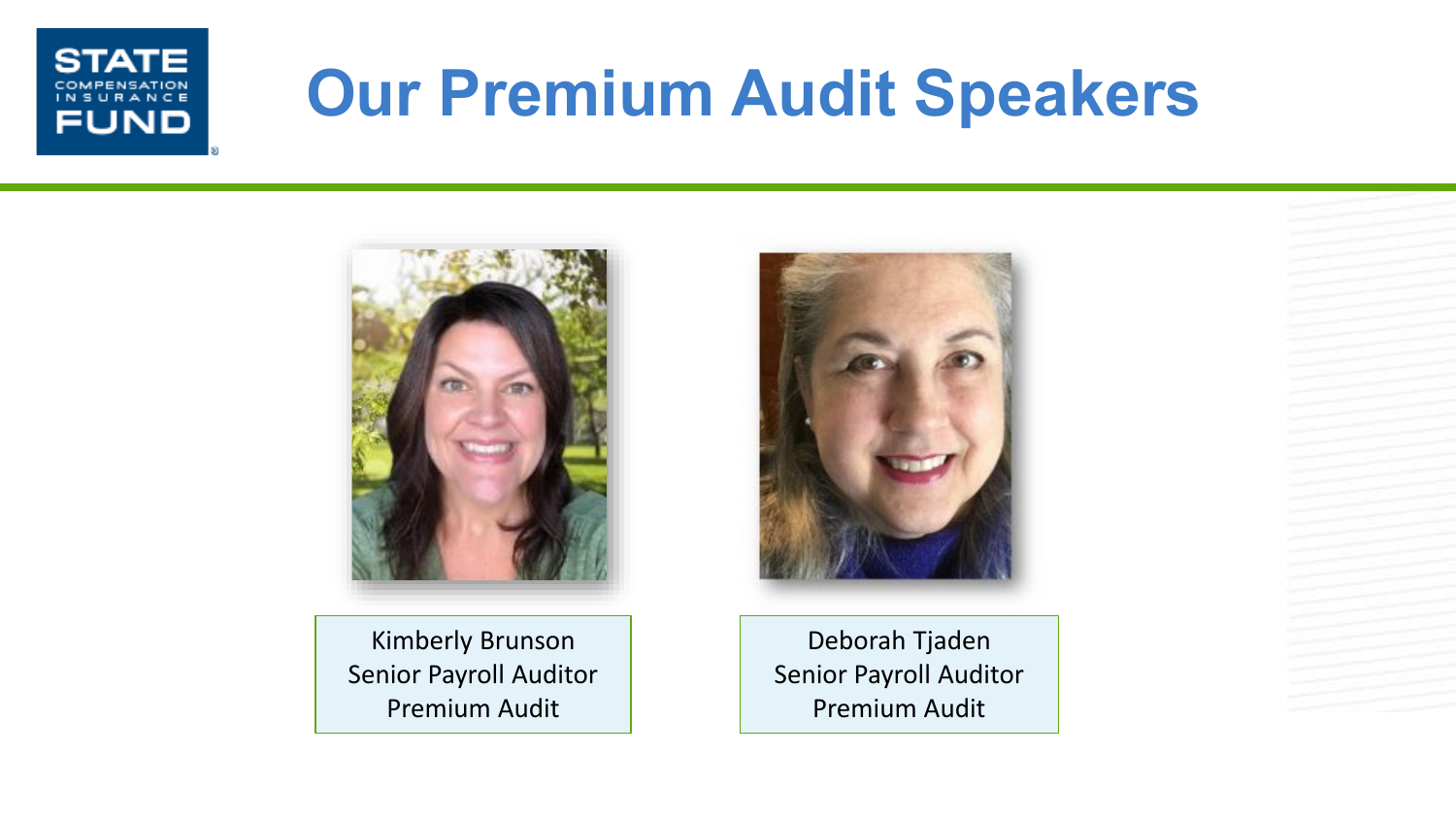## **Purpose of a Premium Audit**

At the end of your policy period State Fund conducts an audit to;

**FUND** 

- Review your payroll and ensure that you are charged the correct amount of premium for the policy term
- Update any details that may affect your coverage and rates
- Confirm information for calculating your experience modification

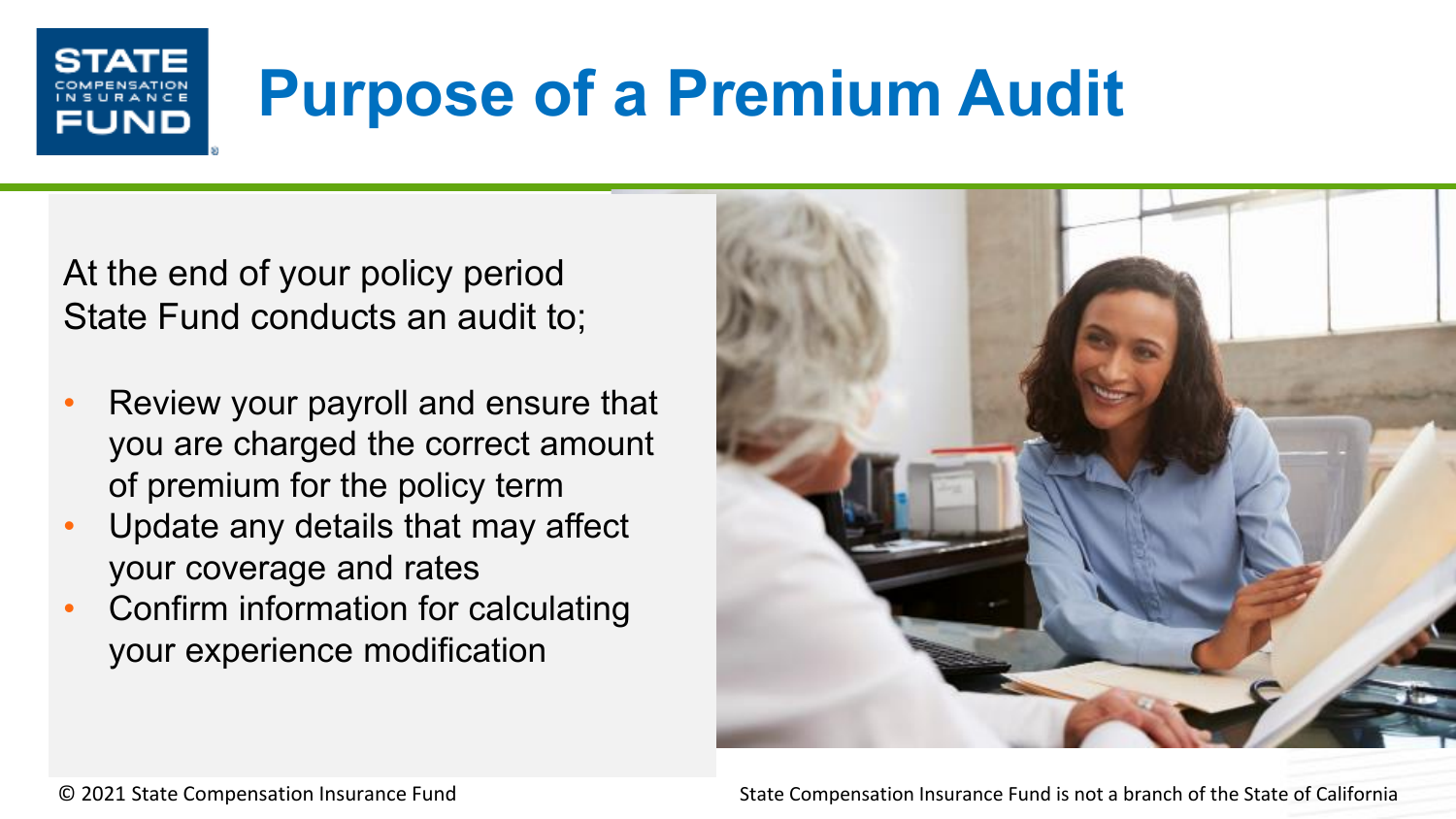

### **Audit Guidelines**

#### **Workers' Compensation Insurance Rating Bureau of California (WCIRB) Guidelines**

Annual premium is \$10,500 or more

Annual premium is less than \$10,500 - at sufficient interval.

Contractors holding a C-39 license (Roofing) - includes a site inspection

Exposure in high-wage construction classes - at least every three (3) years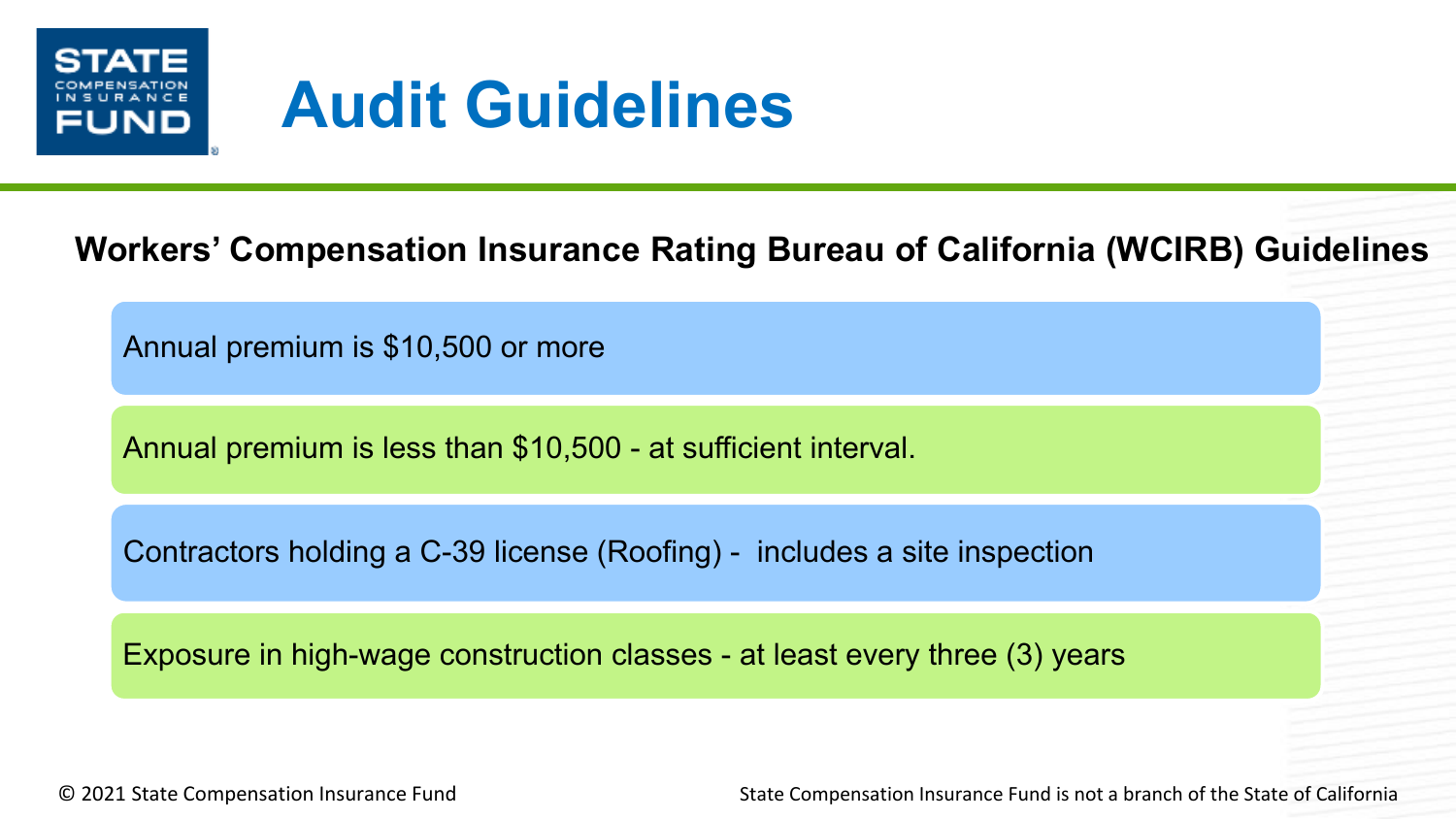

## **General Classification Rules**

- **Single Enterprise Rule**  one classification that most accurately describes the entire business
- **Multiple Enterprise Rule**  separate classifications for operations that are physically separated and conducted with no interchange of labor

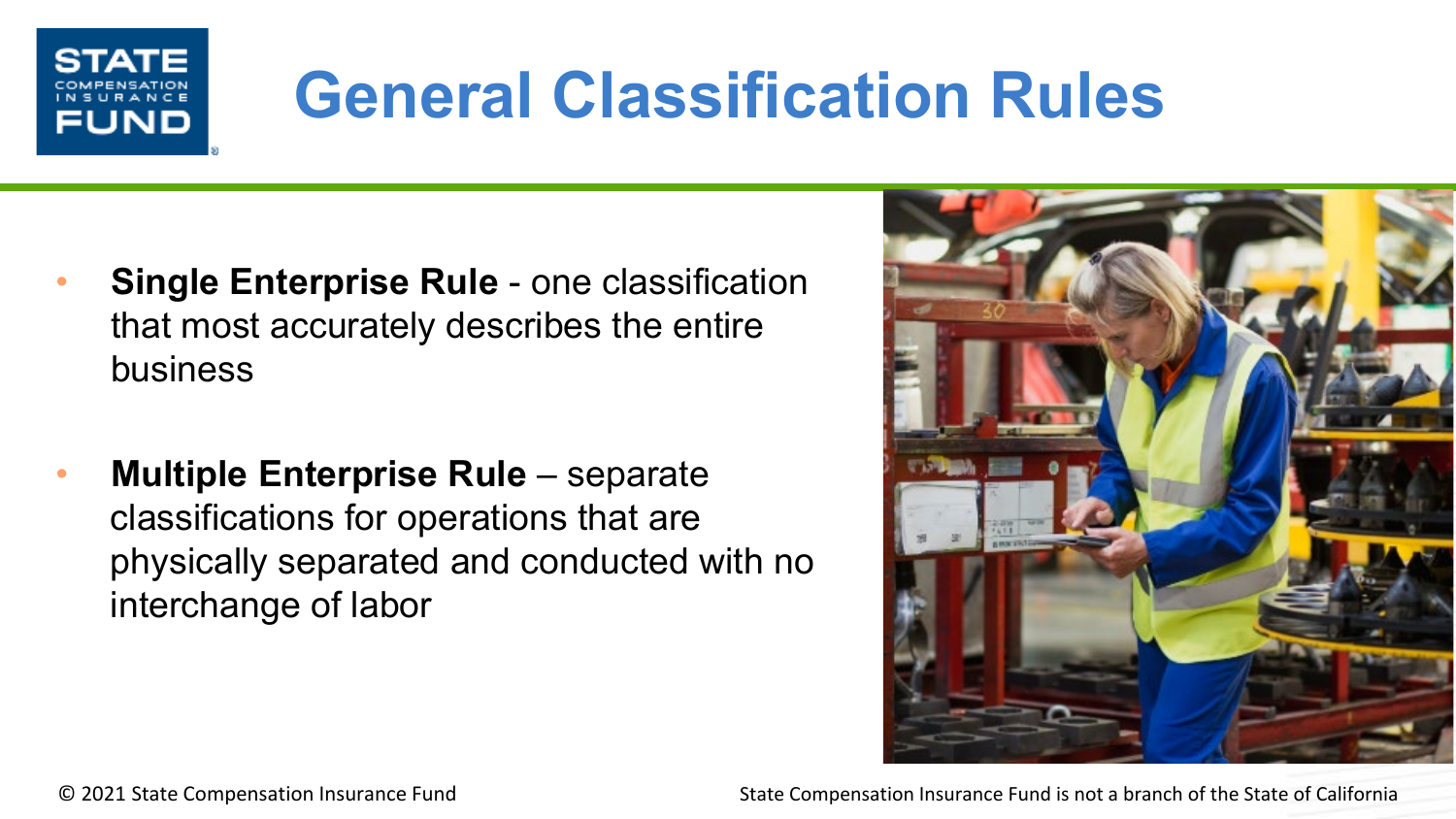## **Standard Exception Classifications**



FUND

#### **8810-Clerical Office Employees/8871- Telecommuters**

- Workers who are engaged 100% in clerical activities with no additional duties
- Cannot divide a worker's payroll between 8810 and any other classification

#### **8742-Salespersons, outside**

- Employees who spend 100% of their work time in the field calling on customers
- Employees who act as outside salespersons on a parttime basis provided they perform strictly clerical work when working at their employer's location
- Not applicable to employees who may work in a nonclerical area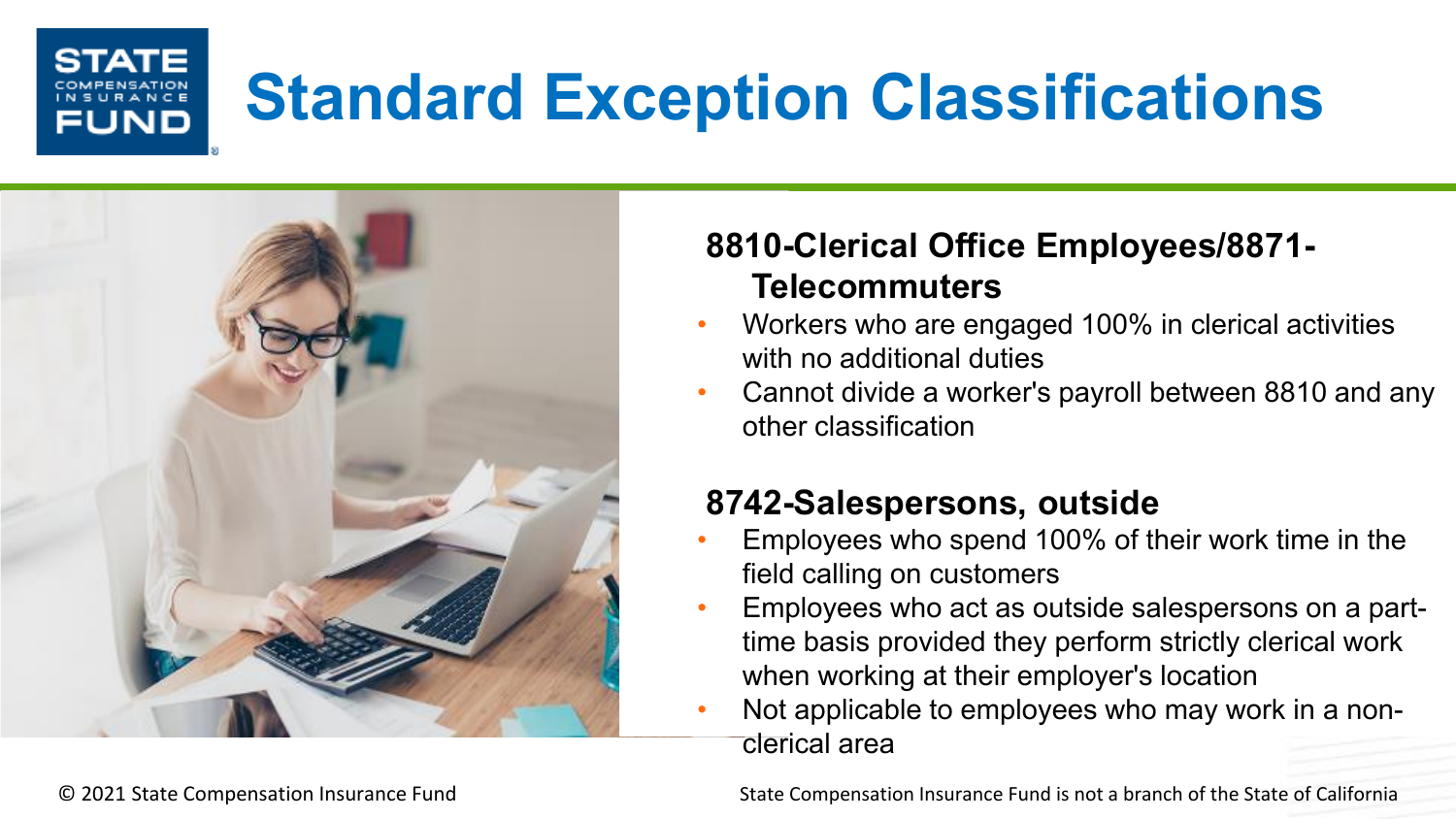## **General Classification Principles**

- "Includes Clerical"
- "All employees"

**STATE** 

**FUND** 

- "By Contract for Others"
- Incidental operations in construction

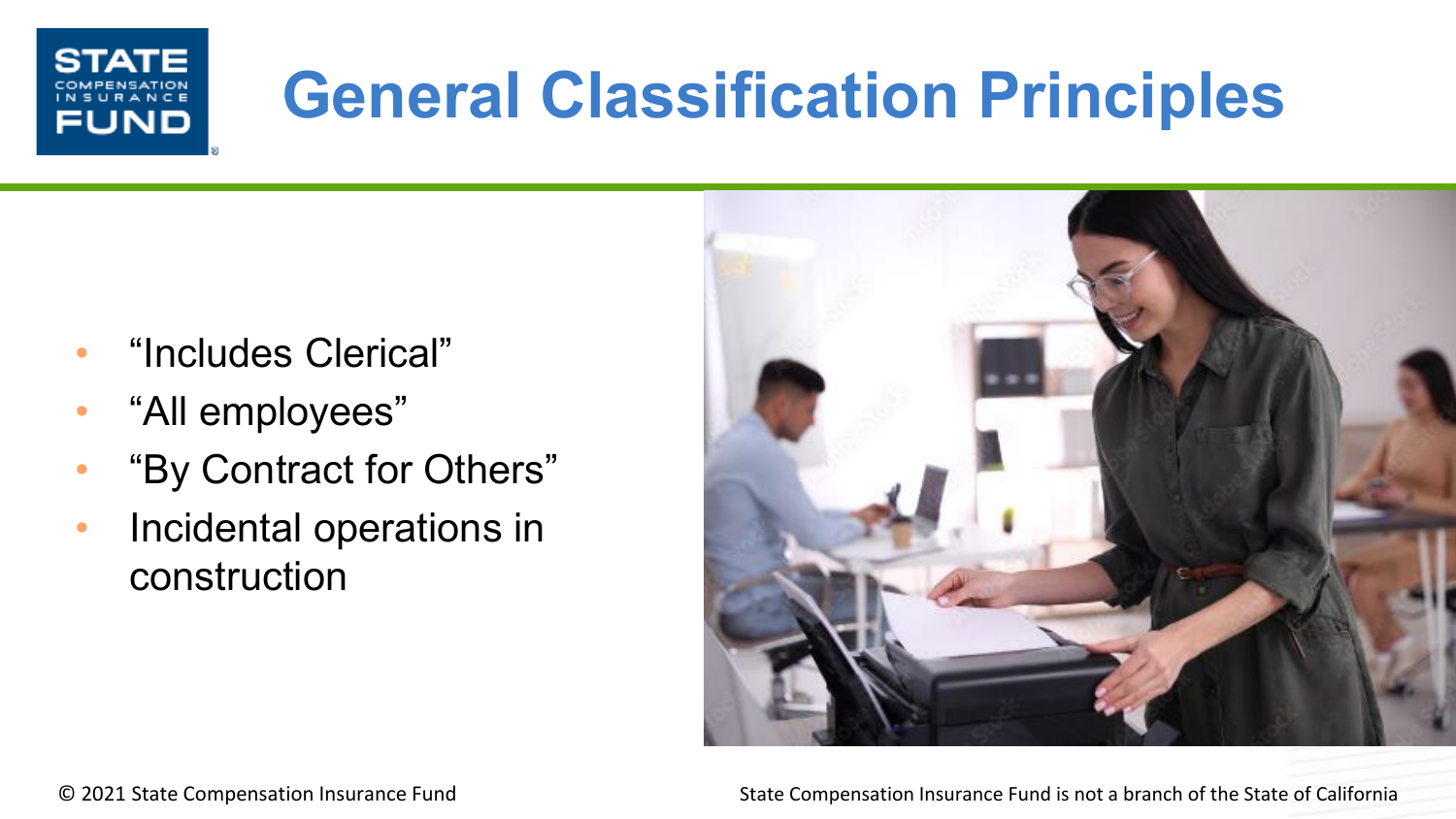

## **General Inclusions**

Certain activities that are specifically included in all classifications and may not be separately classified

Examples:

- Manufacturing of containers e.g. bags, bottles, boxes, cartons, or packing cases
- Maintenance of the employer's buildings or equipment when performed by employees
- Printing e.g. printing instruction sheets or product labels
- Stamping, welding, drilling, blasting in connection with other construction or manufacturing operations
- Drivers and their helpers
- **Supervisors**



© 2021 State Compensation Insurance Fund State Compensation Insurance Fund is not a branch of the State of California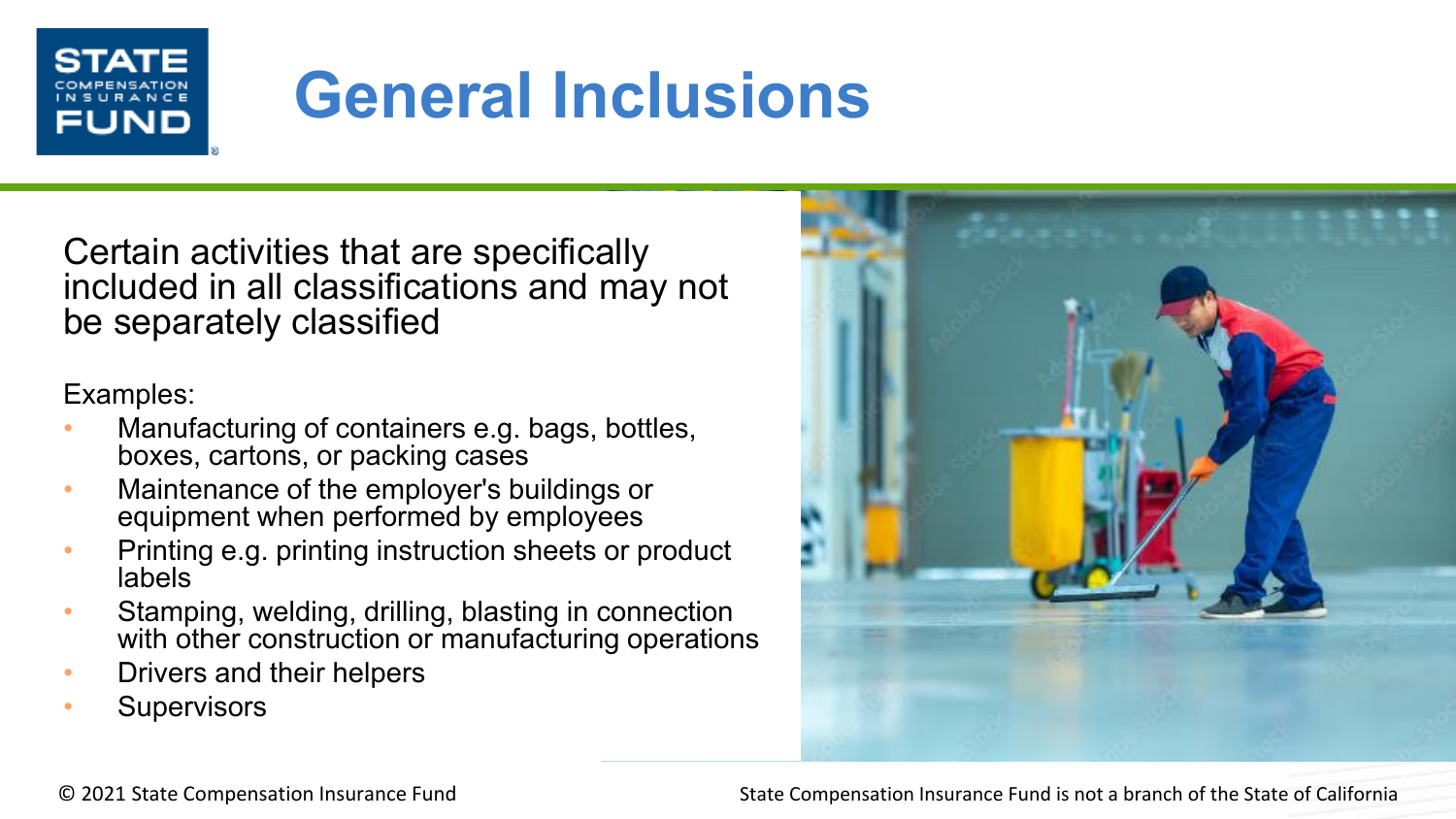#### ST FUND

## **Supervisor Inclusion**

Supervisors that are directly responsible for the day-to-day operations would generally be classified the same as those they are supervising.

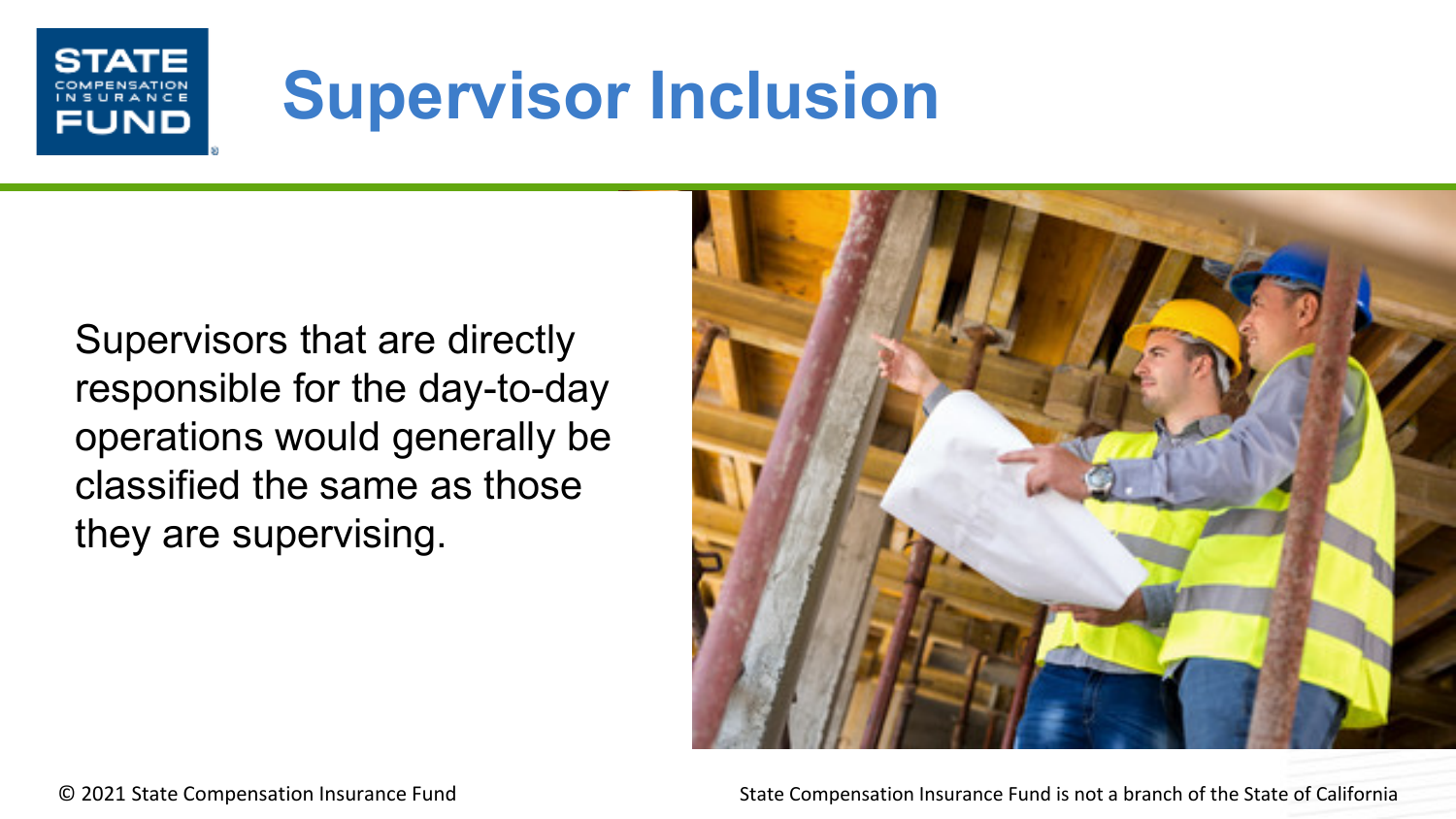

## **General Exclusions**

Certain operations present a unique exposure to hazard that is not common or prevalent in most industries. Employees engaged in these activities must be assigned to a separate classification.

Examples:

- Aircraft operation
- New construction or alteration work (work that goes beyond facility maintenance or repair)
- Foundry operations
- Asbestos abatement
- Day care services if provided by the employer primarily for use by its employees' dependents



© 2021 State Compensation Insurance Fund State Compensation Insurance Fund is not a branch of the State of California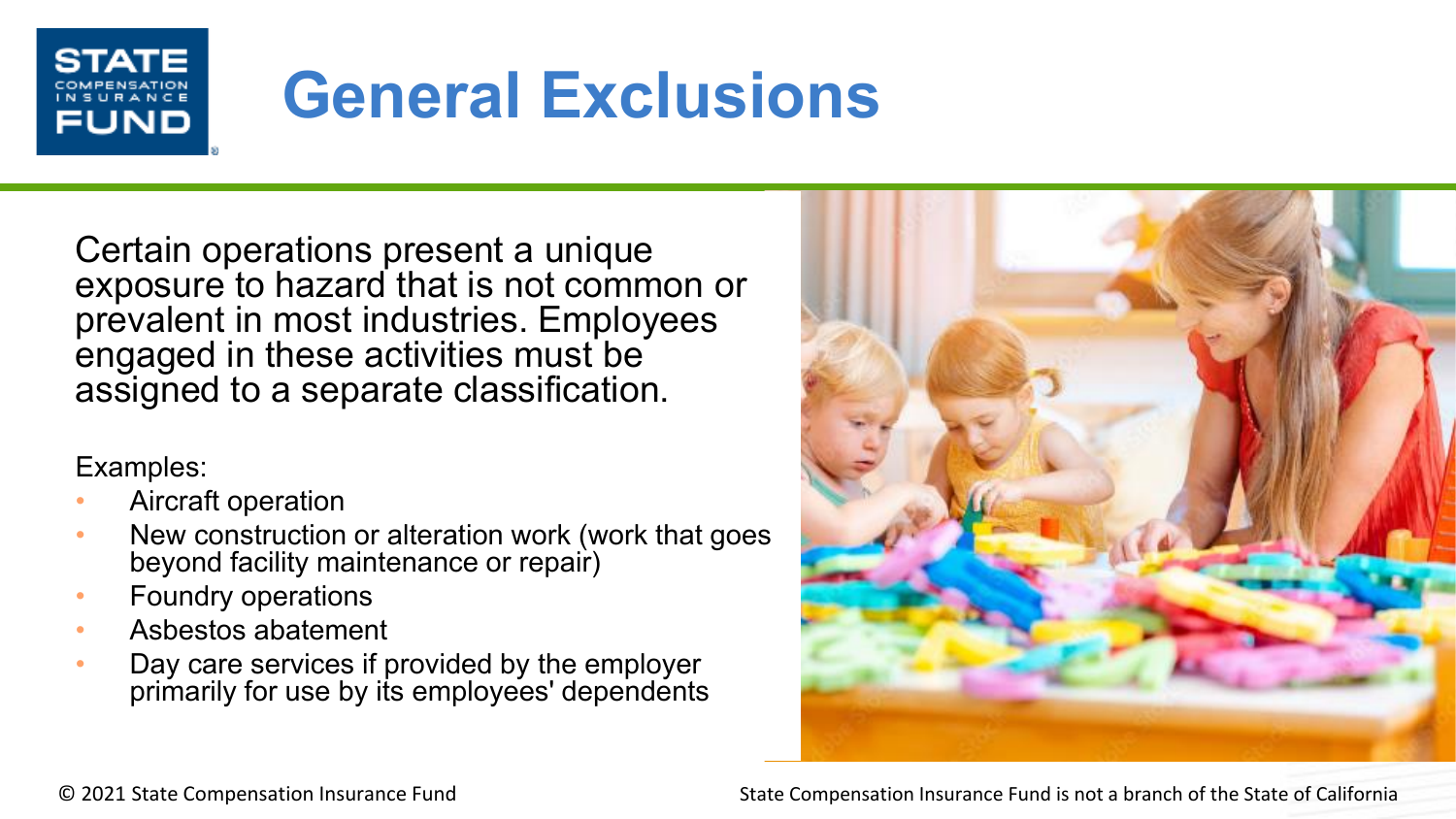## **Remuneration / Payroll**

• Gross wages/salaries

FUND

- Commissions, bonuses, allowances
- Sick, vacation and holiday pay
- Overtime payments
- Market value of gifts
- Housing (in lieu of wages)
- Employee contribution to pension or retirement plans
- Any substitute for money

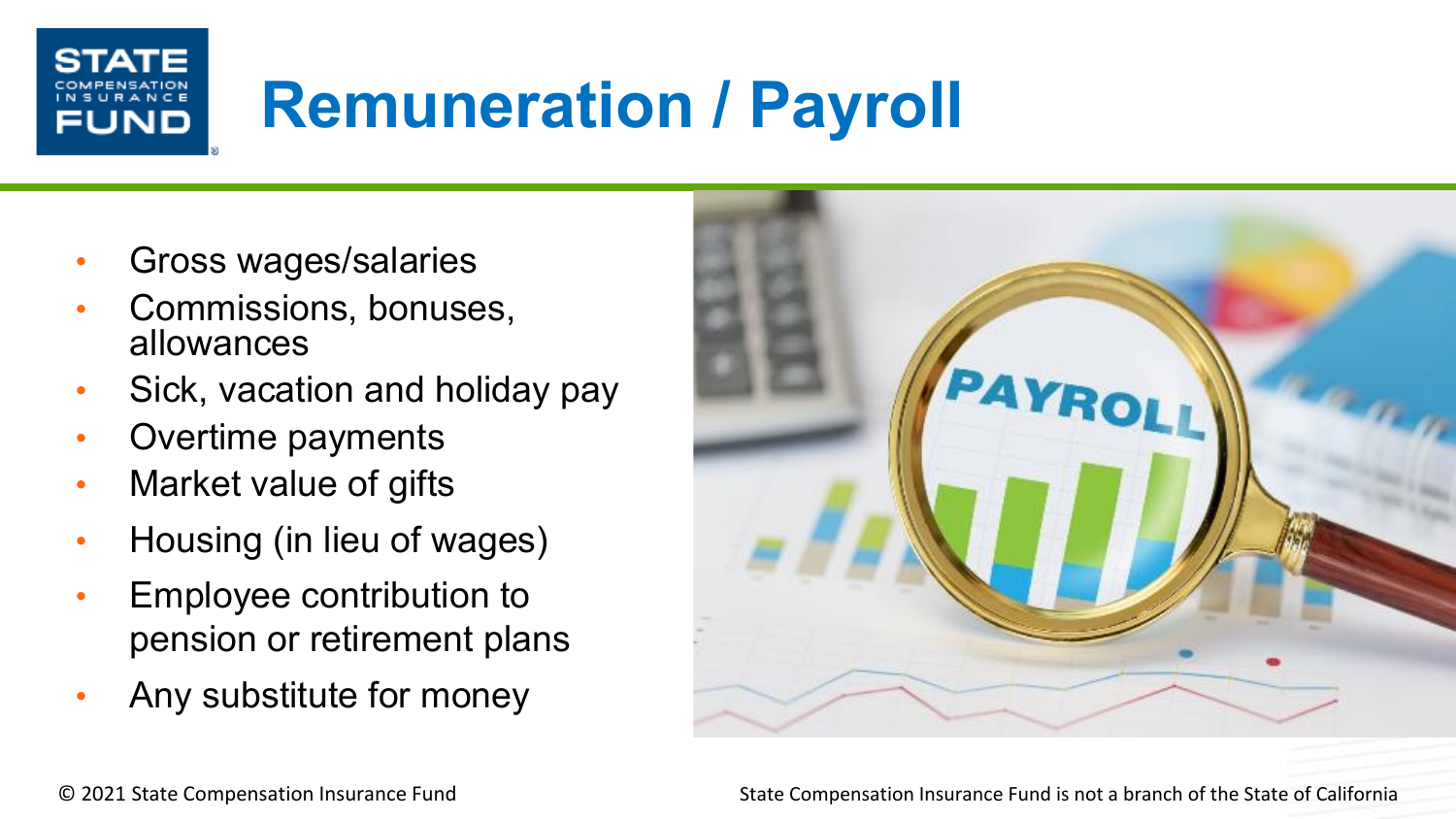### **STATE** FUND

## **What Is NOT Considered Payroll**



- Tips
- Meals
- Overtime Excess
- Severance Pay
- **Employer Contributory Payments**
- Auto & Travel Reimbursement
- Employer matching funds to pension/retirement/ cafeteria plans
- Internal Revenue Code 125 (IRC 125)
- Lodging (some lodging may be excluded)
- Some prevailing wage fringe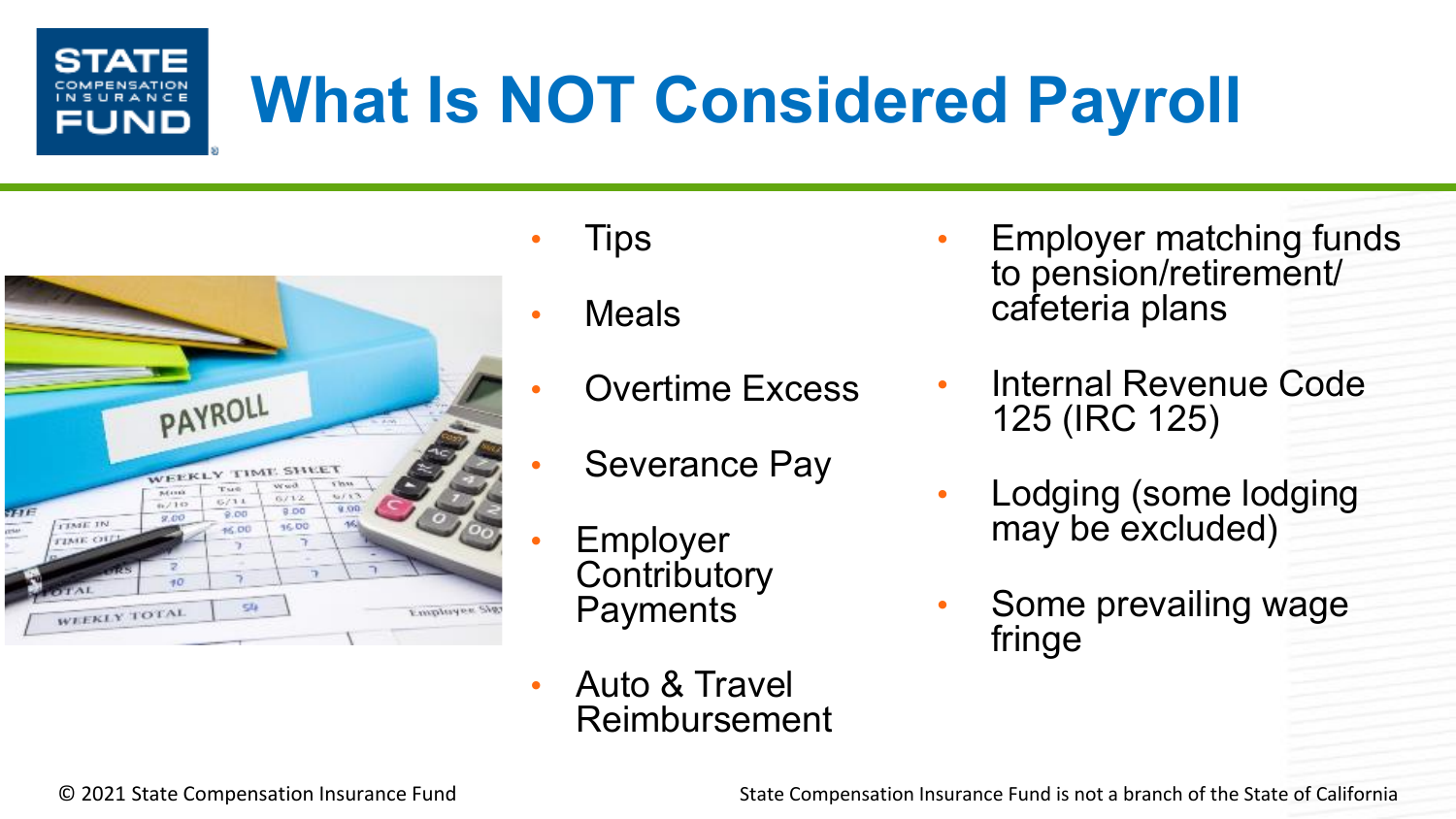### **Officer and Supervisor Payroll Inclusions** FUND

#### **Officer Inclusions**

- Policy Years 2020 & 2021 Minimum \$54,600 / Maximum \$139,100
- Eff 9/2/2021 Minimum \$58,900 / Maximum \$144,300

#### **Supervisor Inclusions**

• Supervisors whose work is necessary, incidental or appurtenant to any operations of the business other than clerical office, **cannot be included in class code 8810-Clerical Office**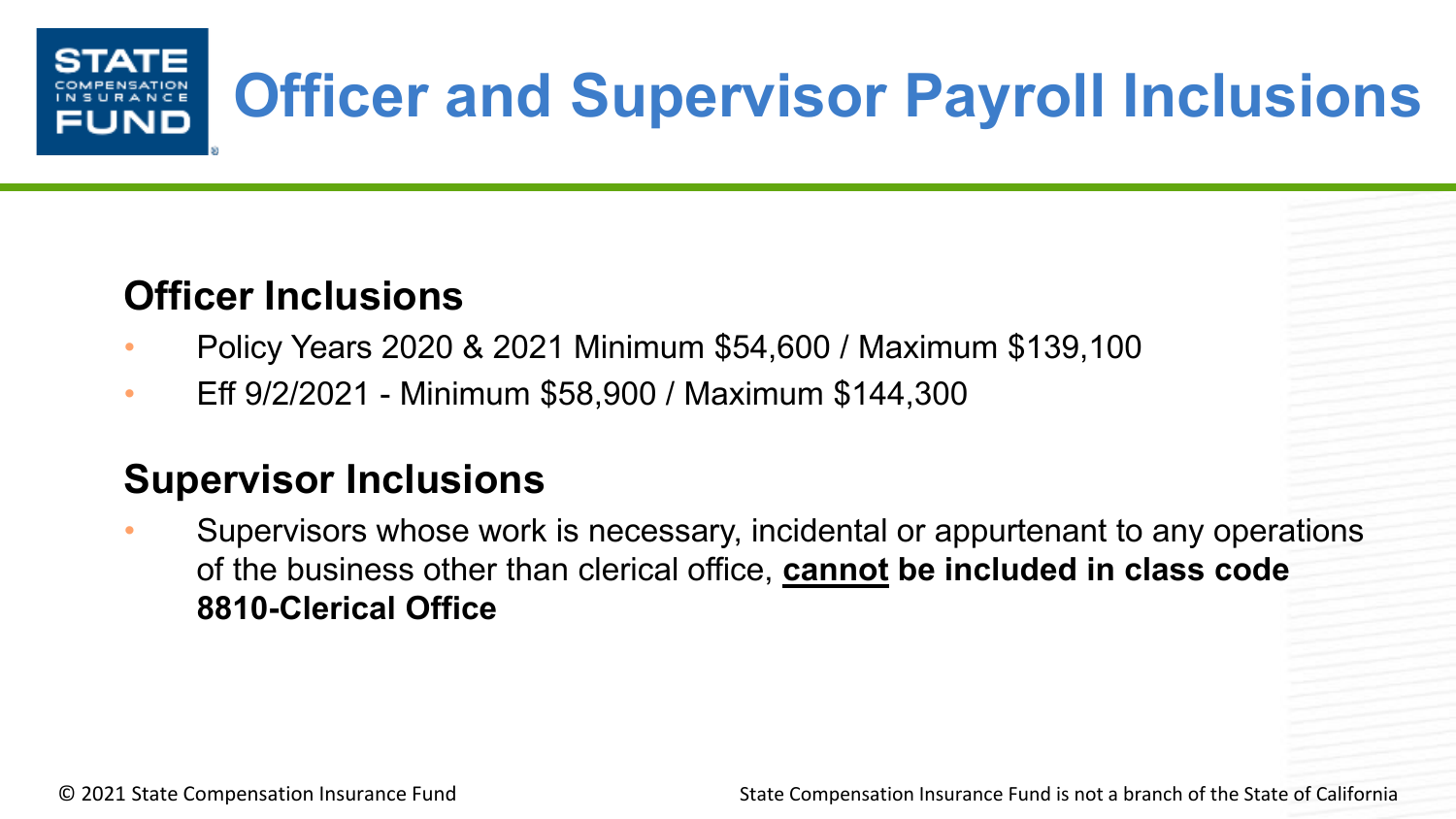### **STAT FUND**

## **Payroll Segregation**



#### **Division of a Single Employee's Wages**

Wages may be divided between two or more classifications in accordance with the Multiple Enterprise rule or as directed by specific class footnotes or phraseologies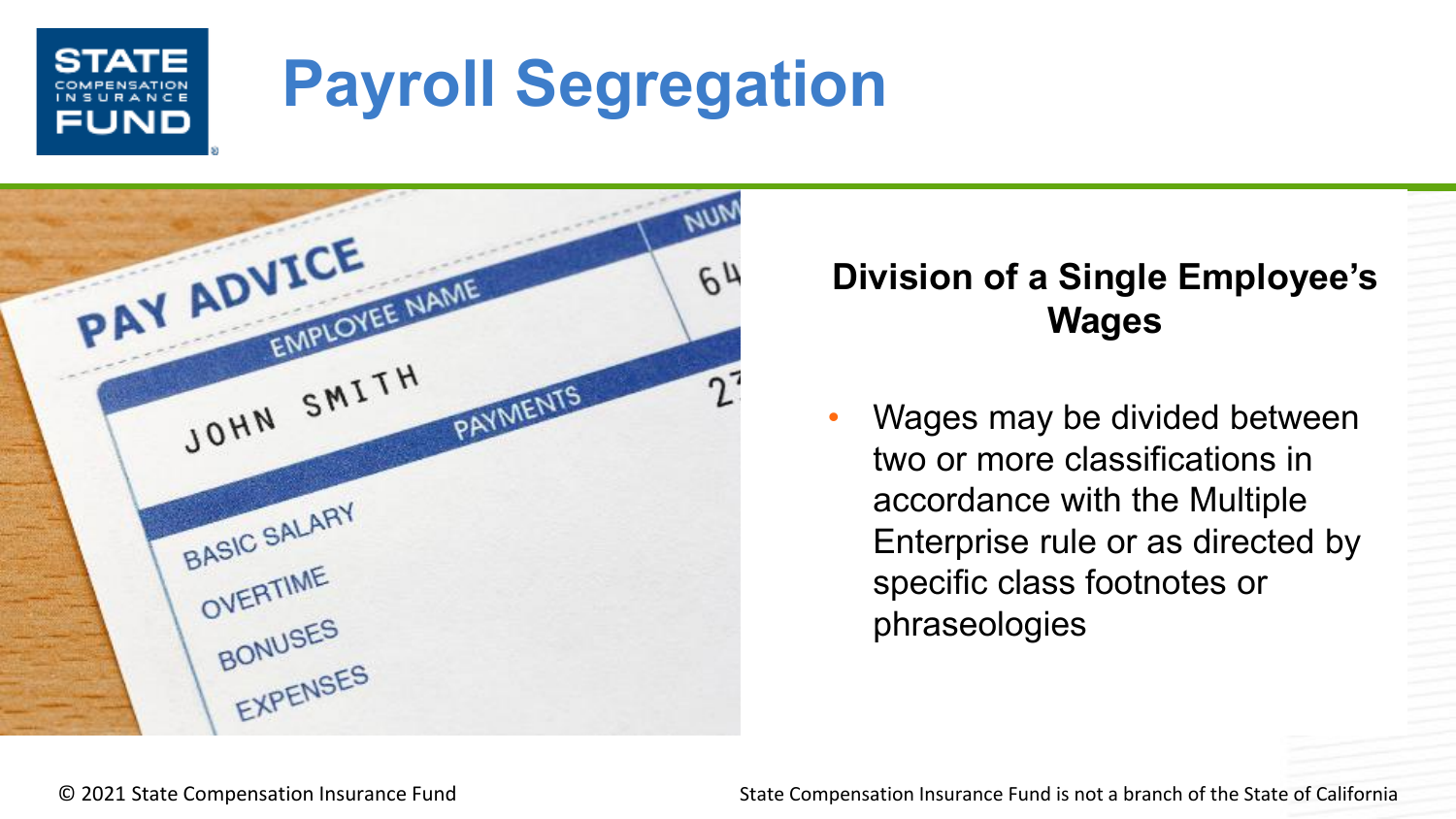# FUND

## **Dual Wage Classifications**



- Employers must keep daily time records showing employee's hours worked, including daily start and stop times and lunch breaks
- Hourly rate of salaried employees is calculated at 2000 hours per year, not daily time records

*For valid collective bargaining agreement with regular hourly wage rate by job class, an employee roster by job classification may be used in lieu of daily time records*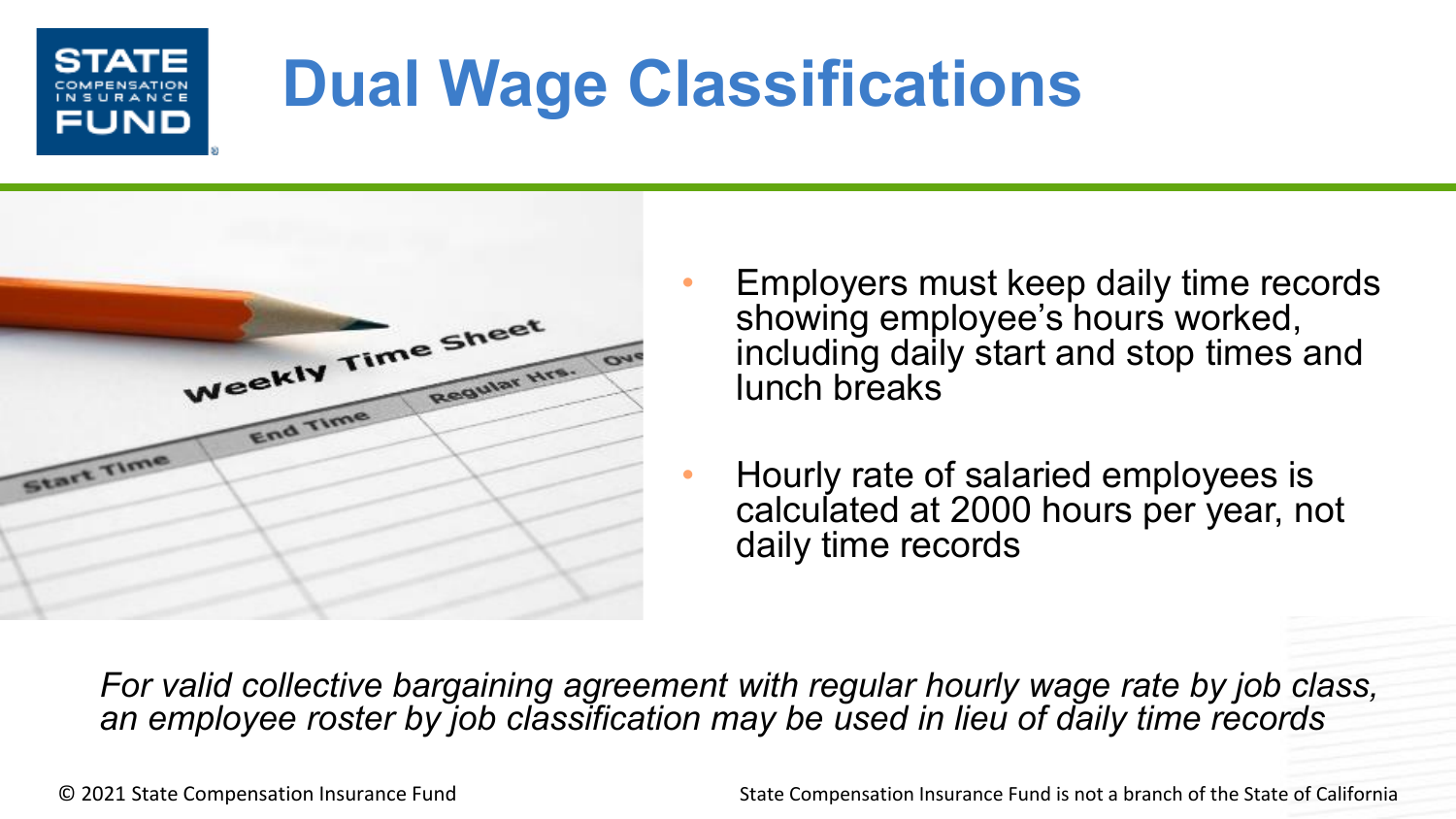

- Premium costs include the straight time portion of paid overtime
- Straight time portion of overtime pay Employee's hourly wage = \$10/hour Overtime rate of pay = \$15/hour (time and a half) Overtime excess = \$5/hour
- Does not include extra pay for swing or graveyard shifts

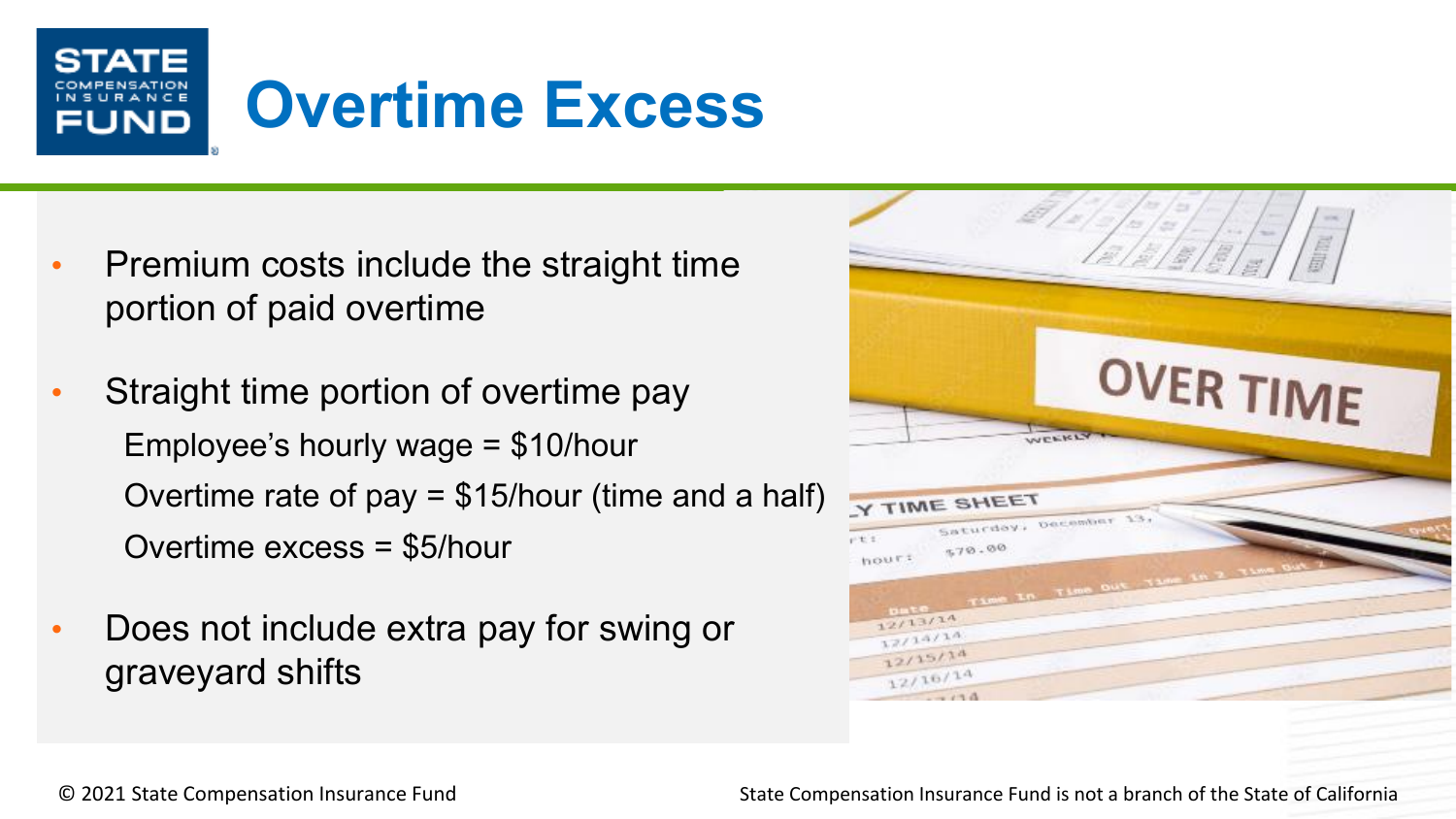# **FUND**

### **Employment Status Determination The "ABC Test"**

#### "Free from Control" Prong A

• The person (worker) is free from the control and direction of the hiring entity in connection with the performance of the work, both under the contract for the performance of the work and in fact.

#### Prong B

"Outside the usual course of business"

• The person (worker) performs work that is outside the usual course of the hiring entity's business.

#### Prong C

"Customarily engaged in business of the same nature"

. The person (worker) is customarily engaged in an independently established trade, occupation, or business of the same nature as that involved in the work performed.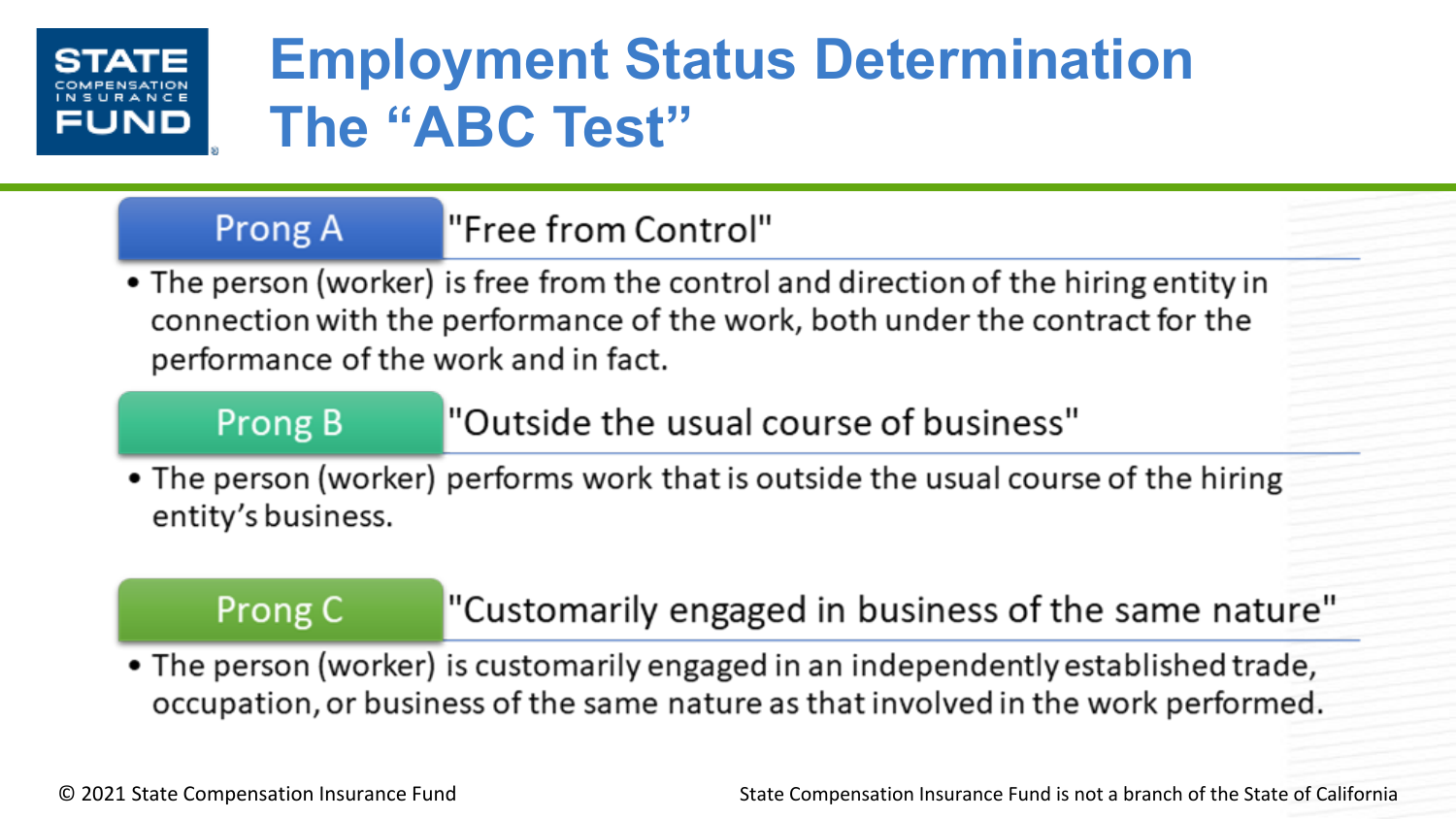#### **STATE** INSURANCE FUND

### **Employment Status Resource Center**

#### **Employment Status Desource Center** The ARC Test

- Conditional Exemptions

The Borello Test

Policy Touchpoints

Audit Prep

AB S-Who Is An Employee? (Webinar) - Presentation Slides

Legislative Purpose AB 5



#### EMPLOYEE VS. INDEPENDENT CONTRACTOR (IC) ~ IT MATTERS TO YOU

Knowing whether an individual is an employee or an independent contractor for subcontractor) is important. It ensures you have the correct coverage to protect your business.

Employment status affects your premium too. How much you pay for workers' compensation. depends largely on how much employee payroll you have ICs are not covered under workers' compensation so we don't include their payroll in the price of your policy. Correctly identifying the status of each individual working at your company can help you avoid unexpected Insurance bills later.

#### DETERMINING EMPLOYMENT STATUS

California Labor Code defines "Employee" and dictates how to assess whether an individual is an employee or an IC. As of July 1, 2020, per Assembly BIII 5 ("AB 5"), a new test called the "ABC test" applies jexcluding specific conditional exemptions) when determining employment status for workers' compensation purposes.

#### TIDS AND TOOLS TO HELD

Because employment status matters so much, we created resources to use as you ponder the "employee vs. IC" question. Follow the links on the left for insights on each topic, including heloful tips and tools.

#### For an in depth look at how AB5/AB2257 impacts your business, visit our **Employment Status Resource Center** on **StateFundCA.com**.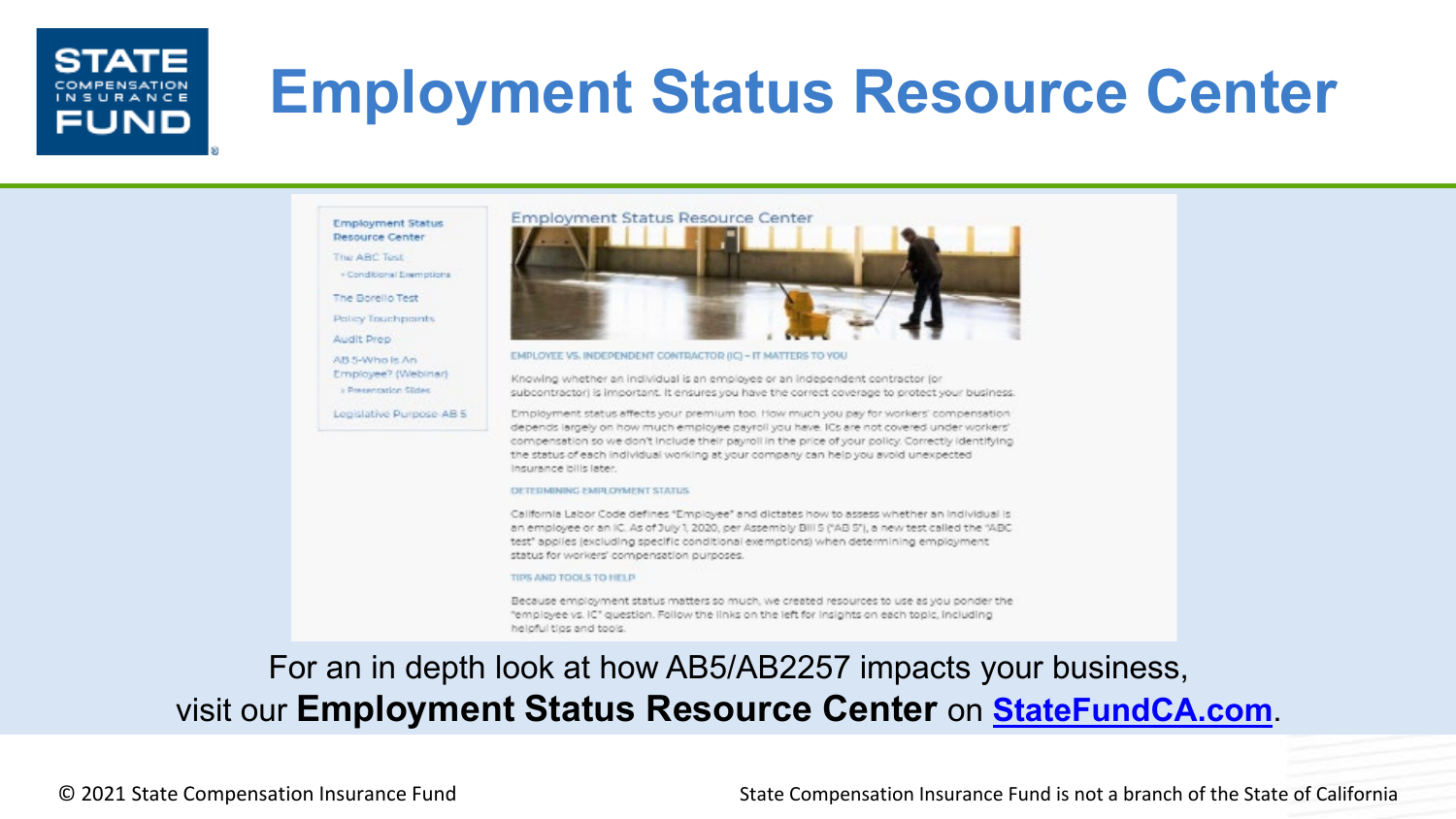## **Independent Contractors**

Independent Contractors status is determined on case by case basis

Documents to provide:

**STAT** 

**FUND** 

- Certificate of Workers' Compensation Insurance
- Contractor's license number and expiration date
- Business license
- Copy of contract

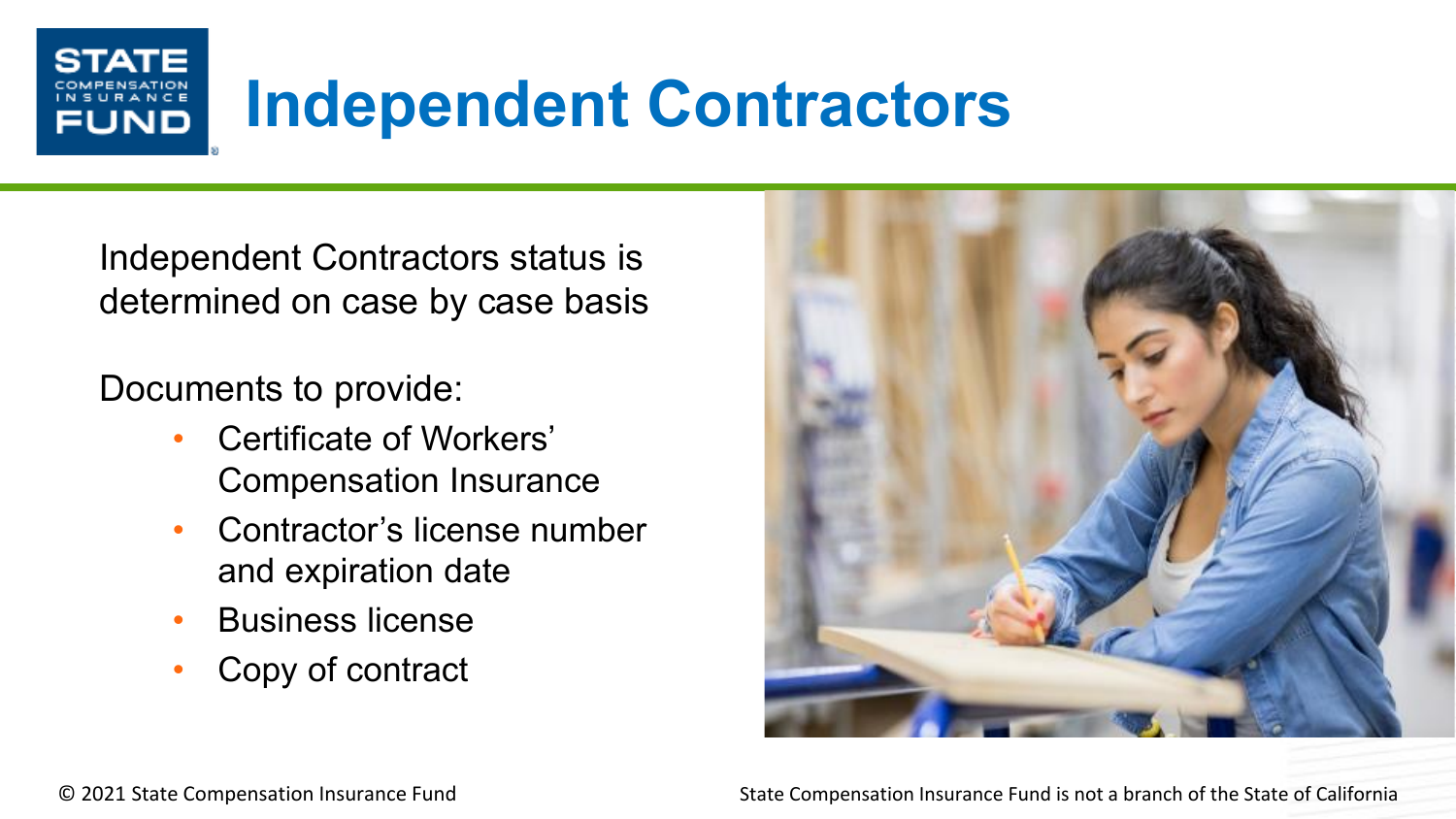## **What If You Disagree With Your Audit?**



- Contact your State Fund auditor
- Contact your Broker to assist with any questions
- You can also contact State Fund at: **(888) 782-8338**
- Email your written statement along with copies of supporting documentation to [ADispute@scif.com](mailto:ADispute@scif.com)

**STATE** 

FUND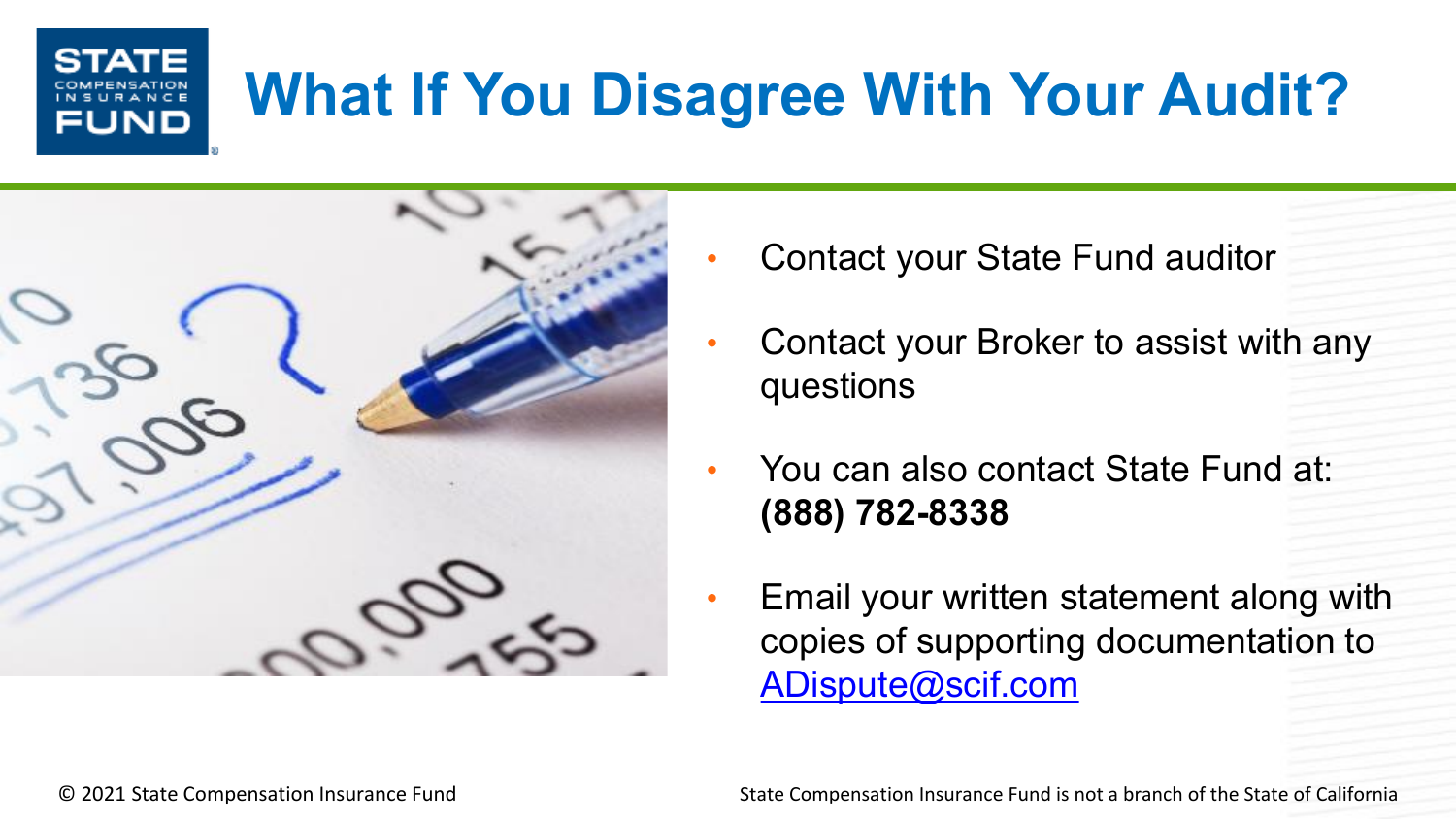





#### Premium Audit Video Construction Industry<br>Premium Audit Video Premium Audit Video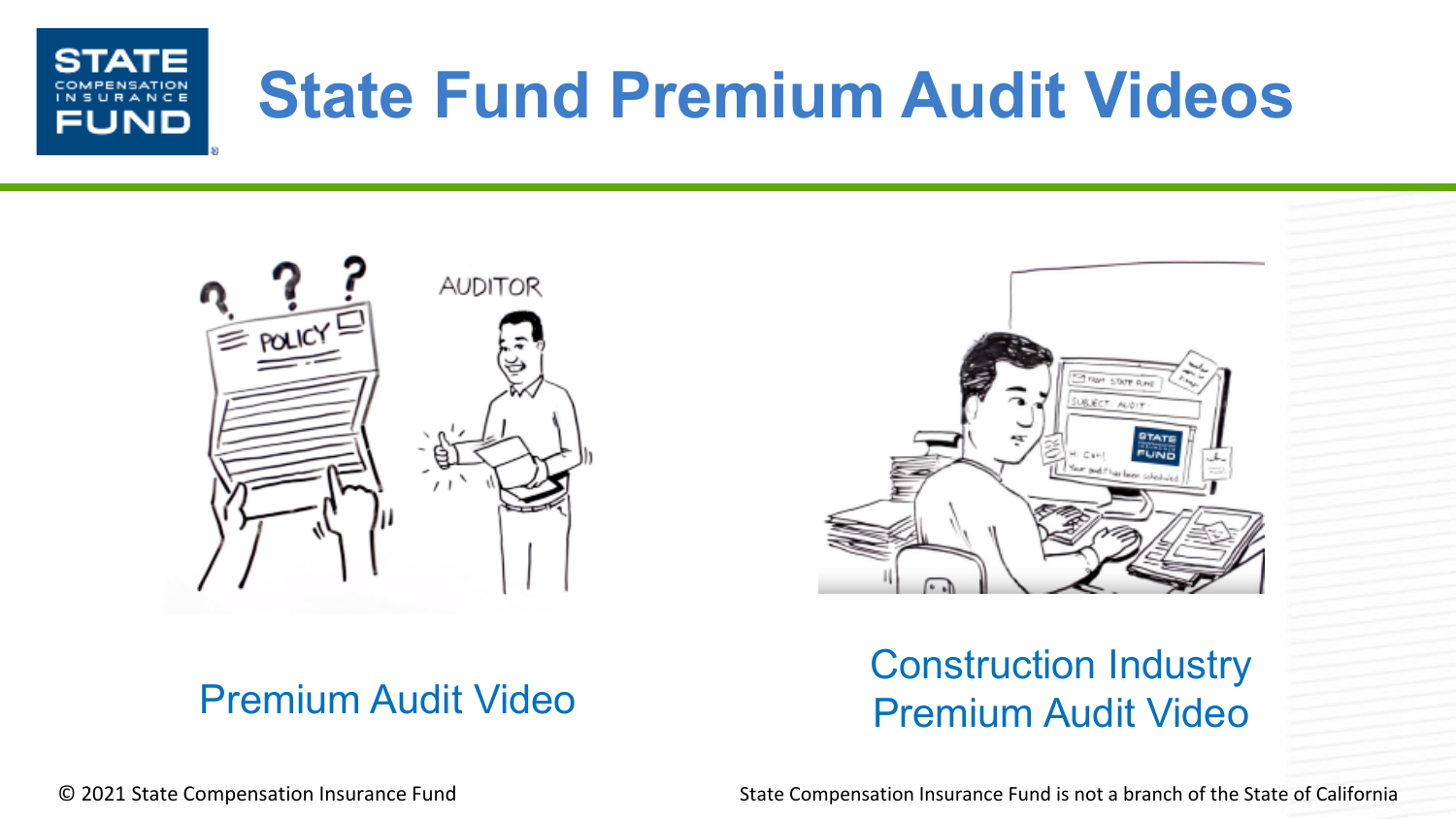### **STAT** FUND

## **Audit Resources**

- Uniform Statistical Reporting Plan WCIRB.com > usrp.pdf
- WCIRB Class Search WCIRB.com/class-search
- WCIRB Remuneration Table WCIRB.com > pay-remuneration
- Contractors State License Board CSLB.com
- Department of Consumer Affairs

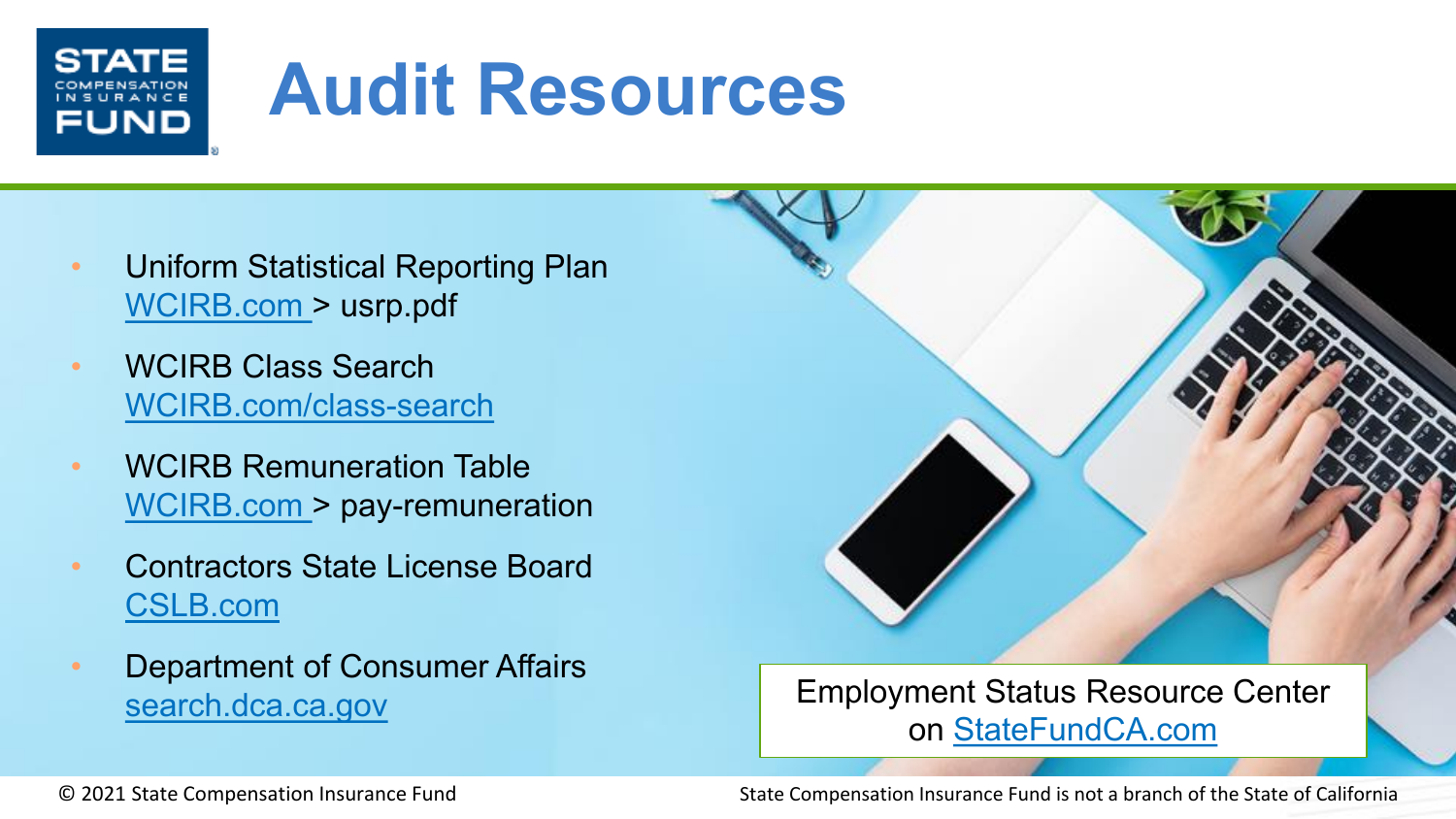# FUND

## **State Compensation Insurance Fund**

- Founded in 1914
- Not-for-profit, public enterprise fund
- Covering more than 100,000 employers
- Committed to providing workers' compensation insurance to all California businesses

#### **Together, we'll keep California working**